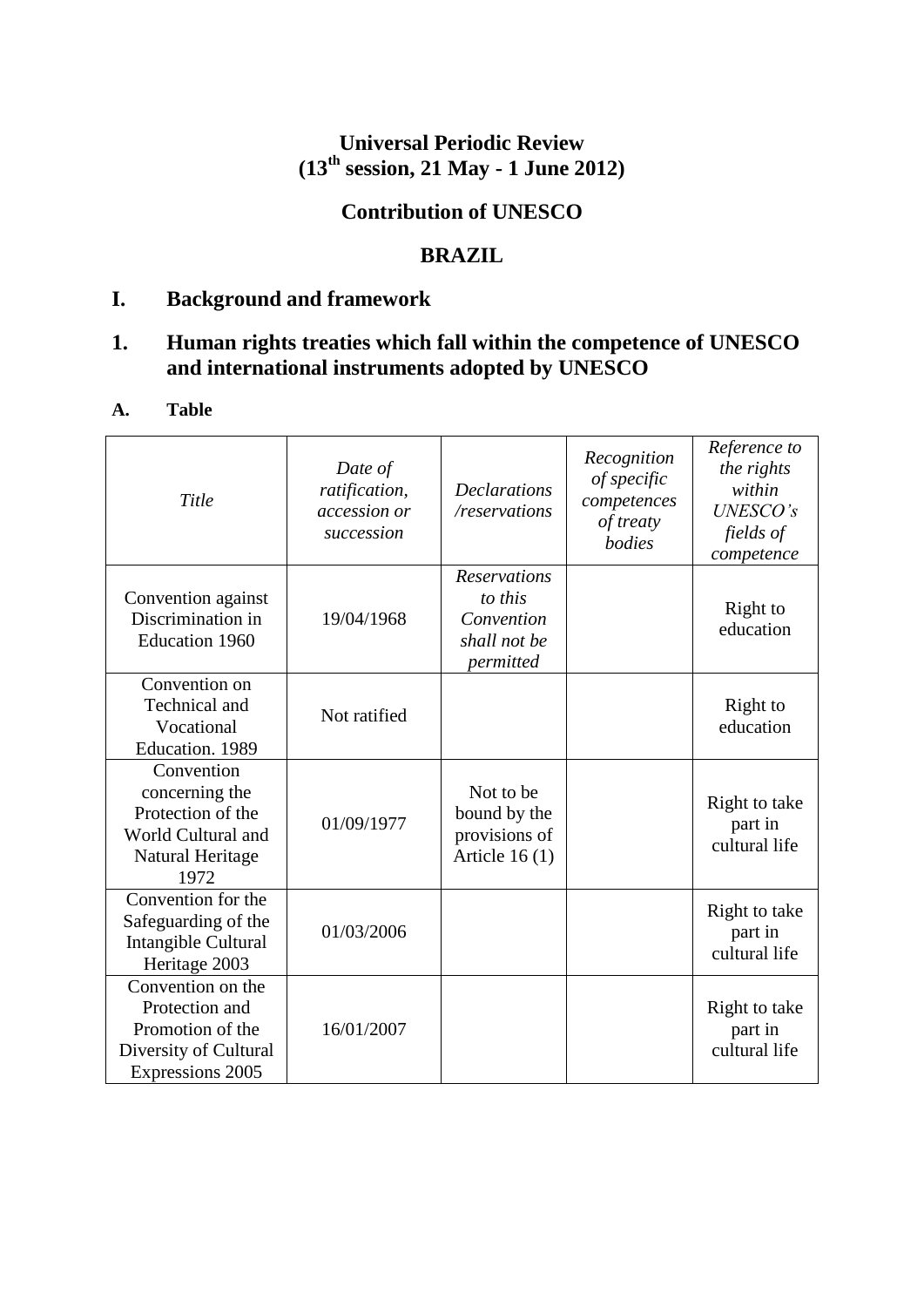## **II. Promotion and protection of human rights on the ground**

## **1. Right to education<sup>1</sup>**

### **A. Normative Framework**

### **i. Constitutional framework**

1. The federal Constitution of 1988 defines education as a social right of the Brazilian citizen (*Article 6*) and an obligation of the state and the family (*Article 205*). In addition, *Article 7* recognizes the right of urban and rural workers to get "nationally unified minimum wage, established by law, capable of satisfying their basic living needs and those of their families with […] education". The Constitution dedicates indepth articles to Education inside, Title VIII, Chapter III: On Education, Culture and Sports (Section 1 on Education, *Articles 205-214*). Chapter III guarantees compulsory and free primary education for all, including those who did not have the opportunity to access school at the proper age. It also guarantees a gradual shift to a free and compulsory secondary education (*Articles 206, 208*). It recognizes the right of Indian Communities to use their native language and specific learning procedure at elementary level (*Article 210*). The Constitution lays down that the Union shall apply, annually, never less than eighteen percent, and the states, the Federal District, and the municipalities, at least twenty-five percent of the tax revenues (*Article 212*). With the *Constitutional Amendment No. 59 of 11 November 2009*, the duration of compulsory education increased from 9 to 14 years (from 4 to 17 years of age) (Article 208); the states and municipalities should complete the process of progressive extension of compulsory education by 2016.

#### **ii. Legislative framework**

2. The *National Education Guidelines and Framework Law* (*Lei de Diretrizes e Bases da Educação––LDB*) *No. 9.394,* approved on *20 December 1996*, lays down aims and objectives, means and powers of educational actions.

3. After the LDB followed other important laws, expanding it, modifying its provisions or, in the majority of cases, regulating and making practical what it instituted. Of the subsequent laws, *Law No. 10.172, of 9 January 2001* is worth noting which published the *National Educational Plan* which is the main reference point for Education for All in the first decade of the twenty-first century. In November *2002,* 

 $\overline{\phantom{a}}$ 

<sup>1</sup> *Sources:* 

<sup>-</sup> 1988 Constitution :

[http://bd.camara.gov.br/bd/bitstream/handle/bdcamara/1344/constituicao\\_ingles\\_3ed.pdf?sequence=7](http://bd.camara.gov.br/bd/bitstream/handle/bdcamara/1344/constituicao_ingles_3ed.pdf?sequence=7)

<sup>-</sup> National report submitted in 2007 within the framework of the seventh consultation of Member States on the measures taken for the implementation of the 1960 UNESCO's Convention against Discrimination in Education (covering period 2000-2005).

<sup>-</sup> National Report of Brazil, The development of education, Inclusive education: the way of the future, 48th Session of the International Conference on Education, Geneva, 2008, available at: [http://www.ibe.unesco.org/National\\_Reports/ICE\\_2008/brazil\\_NR08.pdf](http://www.ibe.unesco.org/National_Reports/ICE_2008/brazil_NR08.pdf)

<sup>-</sup> International Bureau Bureau of Education: [http://www.ibe.unesco.org/fileadmin/user\\_upload/Publications/WDE/2010/pdf-versions/Brazil.pdf](http://www.ibe.unesco.org/fileadmin/user_upload/Publications/WDE/2010/pdf-versions/Brazil.pdf)

<sup>-</sup> EFA Global monitoring Report 2010:<http://unesdoc.unesco.org/images/0018/001866/186606E.pdf>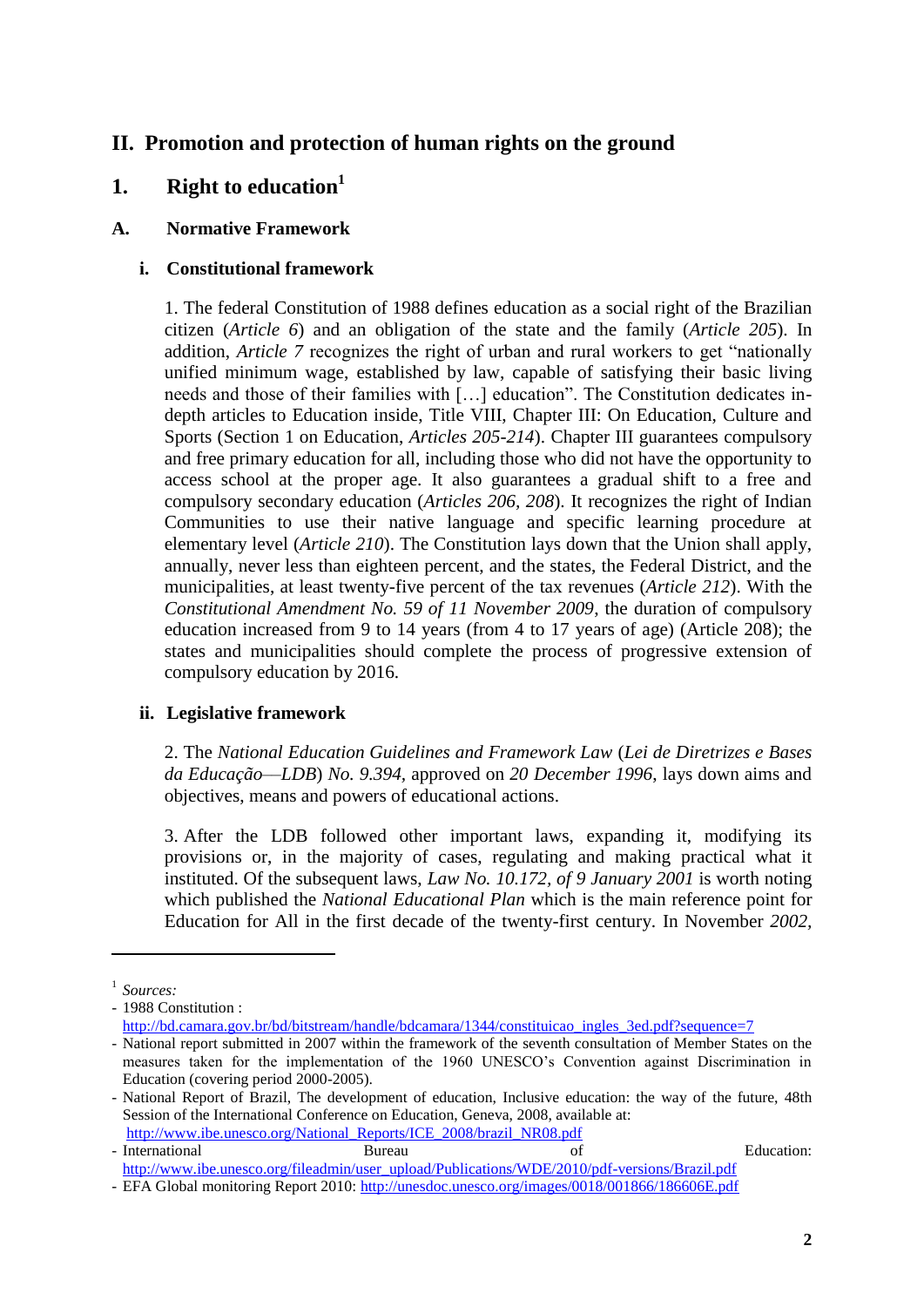*Law No. 10558* made official the establishment of the *Diversity in the University Program* within the Ministry of Education (MEC), aiming to implement and evaluate strategies to promote the access of individuals belonging to socially disfavored groups, especially the black and indigenous native populations, to higher education. The LDB was then amended by *Law No. 10639/03*, which rendered mandatory the introduction of Afro-Brazilian Culture and History in the official curriculum of the Education Network.

4. Still deserving of mention are: *Law No. 9.795*, of 27 April 1999, that instituted the National Policy for Environmental Education; *Law No. 10.219,* of 11 April 2001, that created the National Minimum Income Program connected to education (the school Grant Program, "*Bolsa Escola*); *Law No. 10.436,* of 24 April 2002, which regulates the Brazilian Sign Language (Libras); *Law No. 10.861*, of 14 April 2004 which institutes the National System for Evaluation of Higher Education (SINAES); *Law No.*  10.845, of March  $5<sup>th</sup>$  2004 which created the Program for Complementation of the Specialized Educational Services for people with Disabilities; *Law No. 11.129*, of 30 June 2005 **–** it instituted the National Program for Youth Inclusion (*Projovem*), the National Youth Council and the National Youth Secretariat; *Law No. 11.180*, of 23 September 2005, which created the Factory School Project, authorized the concession of persistence allowance to students who are beneficiaries of the University for All Program (*Prouni*) and instituted the Tutorial Education Program, allocating grants for scientific initiation to undergraduate students and tutorial grants to advising teacher; and finally, *Law No. 11.738*, of 16 July 2008 which sets the national minimum wage for public teaching professionals in basic education.

#### **B. Policy measures**

5. In April 2007, the Ministry of Education launched the *Educational Development Plan (PDE).*

6. In Brazil, greater equity in national budgeting has been a central pillar of wider national strategies aimed at breaking the links between poverty, inequality and marginalization in education. *Bolsa Família*, one of the developing world's largest social protection programmes, transfers 1% to 2% of Brazil's gross national income to 11 million of its poorest households. The average transfer is around US\$35. Most of this is spent on health, education and clothing. This programme has helped improve basic education significantly. Education budget reforms have attempted to address disparities associated with large inter-state wealth inequalities.

7. The *Literate Brazil Programme (Programa Brasil Alfabetizado) initiated in 2003* is the first concerted national effort to consign illiteracy to the history books. It functions in 3,699 municipalities, just over 1,000 of which have been accorded priority status because they have illiteracy rates over 25%. The effort primarily targets disadvantaged groups such as indigenous people, small farmers and farm workers, child labourers (as part of the Programme to Eradicate Child Labour) and people covered under the *Bolsa Familia* social protection programme. *Literate Brazil* is open to anyone over 15 with less than a year of education. Thus far it has provided literacy training to about 8 million learners.

8. In 2006, two courses (distance and on-site training) were delivered to train teachers on ethnic-racial diversity. The distance course was delivered in partnership with the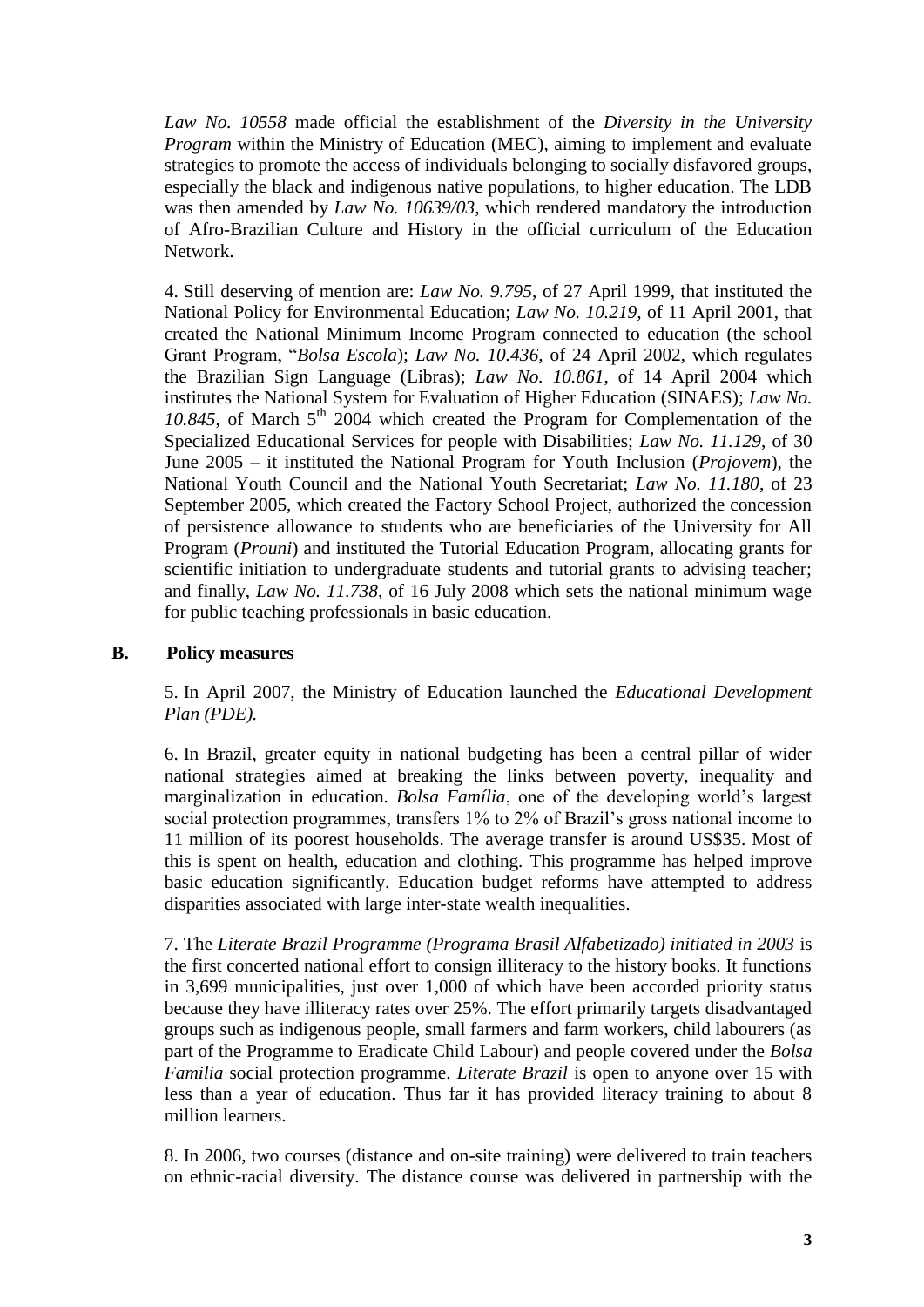University of Brasilia, benefiting 5,000 education professionals of the National Education System. The on-site course reached 7,000 professionals in the 26 Brazilian capital cities in the Federal District, and in the municipalities that host racial equity promotion agencies recognized by the Special Secretariat of Racial Equity Promotion. In addition, the Ministry of Education has developed many projects in order to contribute to the creation of successful teaching practices in order to combat ethnicracial and gender discrimination, by producing audiovisual materials on Afro-Brazilian history and culture, by assessing inclusion initiatives, and by according visibility to the instances of affirmative action already promoted in society at large. In addition, Decree No. 6.755 of 29 January 2009 established the *National Policy for the Training of Basic Education Teachers,* and a *National Plan for Training of Basic Education Teachers (PARFOR)* was defined accordingly.

#### **C. Cooperation**

9. Brazil submitted a report, in 2007 within the framework of the seventh consultation of Member States on the measures taken for implementation of the Convention against Discrimination in Education (covering period 2000-2005).

10. Brazil did not report within the framework of the fourth consultation of Member States on the measures taken for the implementation of the 1974 UNESCO Recommendation *concerning Education for International Understanding, Cooperation and Peace and Education relating to Human Rights and Fundamental Freedoms* (covering the period 2005-2008).

## **2. Right to take part in cultural life**

#### **A. Normative Framework**

#### **i. Constitutional framework**

11. Cultural rights are recognized in the 1988 Federal Constitution (esp. art. 23, V and art. 215), including the promotion of cultural expressions (art. 221), the rights of young people (art. 227) and indigenous peoples (art. 231). The Constitution establishes the legal framework for the protection of those rights, and also places cultural heritage – both tangible and intangible – under protection, even providing the legal means (collective legal action – art. 5, LXXIII) for popular mobilization. Moreover, cultural rights with respect to education and the use of languages are also recognized by the Constitution, (article 210). Specific rights of indigenous peoples (articles 210.2, 231 and 232) and Quilombo communities (article 68) are recognized as well.

#### **ii. Legislative framework**

12. Being a Federal state, Brazil comprises 26 federated states, a Federal District and 5,507 municipalities. Federated states are autonomous and have the prerogative to adopt their own constitution and laws within the limits established by the Federal Constitution. Municipalities enjoy restricted legislative autonomy. The degree of protection of cultural rights adopted by states and municipalities vary significantly.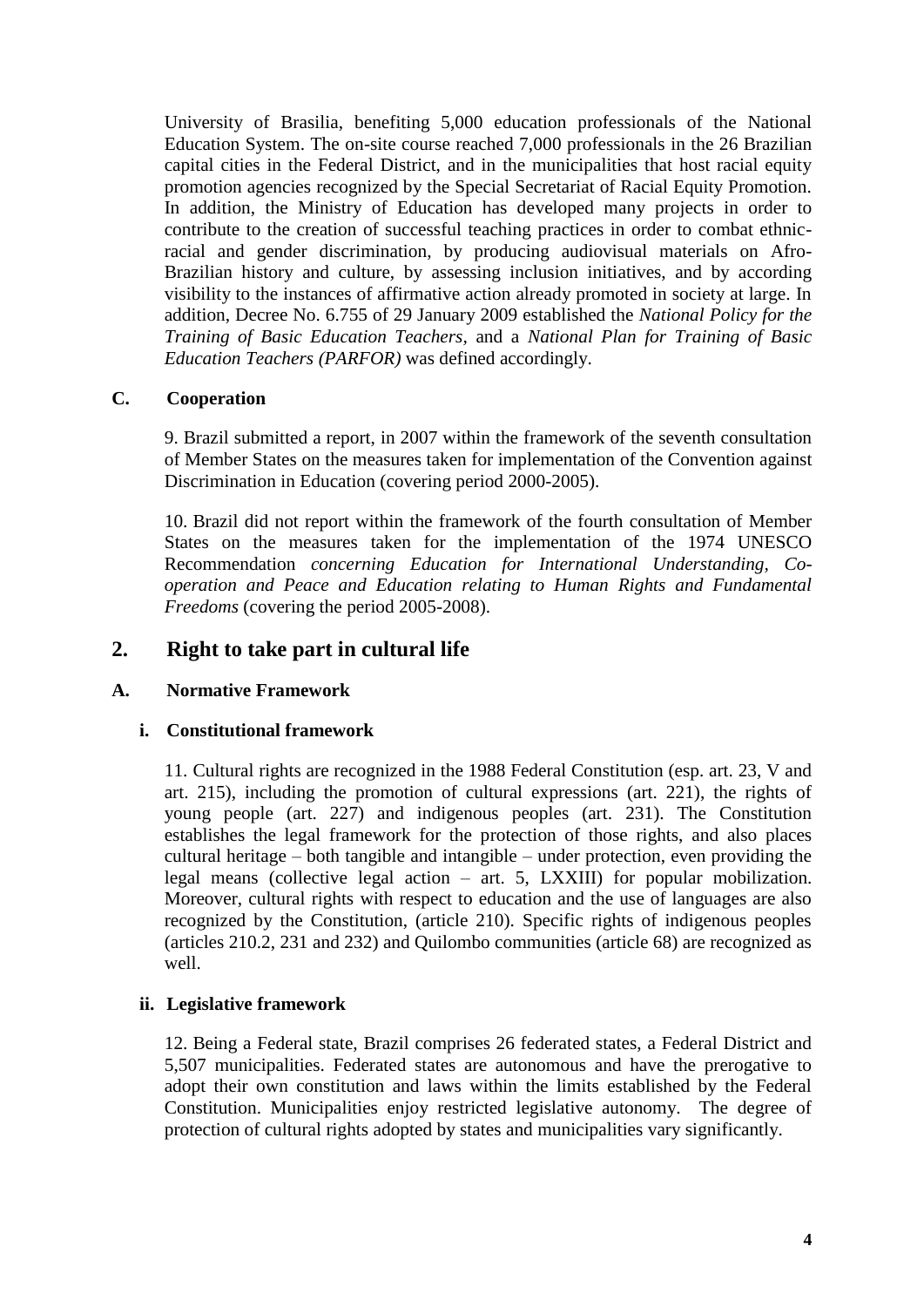13. At the federal level, the Constitution provides the basis for adopting legislation on tax incentives to promote culture (article 216.6). Law 8.313 of 1991 (known as the Rouanet Law) created the National Programme to Support Culture (PRONAC). It enables taxpayers (especially companies) to benefit from tax exemptions for sponsoring cultural projects. It is a fundamental tool to foster cultural production nation-wide, and steps are being taken to increase its focus on regional and local cultural expressions. Additionally, five funds are being created. They will allow direct sponsor areas such as arts, books and reading, diversity, citizenship and access, memory and Brazilian cultural heritage and will co-exist with the existing fund for audiovisuals.

14. Brazil already had advanced intangible heritage legislation before the adoption of the 2003 Convention, its safeguard being also enshrined in the Federal Constitution. Many states and municipalities, however, have developed a specific legal and policy framework afterwards.

15. Nonetheless, in the field of education and cultural diversity, Brazil has adopted specific laws on the cultures of indigenous peoples and people of African descent. These include Law 10.639 of 2003 which introduces the compulsory study of Afro-Brazilian history and culture in primary and secondary schools, and Law 11.645 of 2008, which seeks to promote public awareness of indigenous cultures and rights in the media and in the general education system.

16. On the racial equality front, the Racial Equality Statute (Law 12.288 of 2010) aims to combat racism and prejudice on racial grounds and to remedy historical wrongs. It includes means to protect freedom of religion and belief and to promote respect for cultural diversity through education, ensure access to land rights and recognize the collective manifestations of Afro-descendents as intangible cultural heritage. The Statute further seeks to ensure the cultural rights of Quilombo communities, to celebrate key dates related to Brazilian cultural expressions of African origin nationally, and to promote and safeguard Capoeira, a sport of African-Brazilian origin, as intangible cultural heritage, all in line with the principles of the 2003 Convention.

#### **B. Institutional framework**

17. Each Brazilian state and municipality is allowed to adopt its own institutional arrangements. At the federal level, however, the Ministry of Culture (and its attached agencies such as IPHAN for cultural heritage and the Palmares Foundation, for Afro-Brazilian culture) plays a prominent role in policy design and implementation. In 2003, the Ministry's Secretariat for Identity and Cultural Diversity was created and is currently the main body in charge of implementing the provisions of the Convention on the Protection and Promotion of the Diversity of Cultural Expressions 2005. It presently carries out the Plural Brazil programme, which seeks to ensure access by groups and networks of cultural producers to support and promotion mechanisms, and to enhance cultural exchanges between regions and groups in Brazil, taking into consideration factors such as gender, sexual orientation, age, ethnicity and the socalled popular culture.

18. Also attached to the Ministry of Culture, IPHAN, the country's heritage agency, has created a dedicated Intangible Heritage Department, also owing to the ratification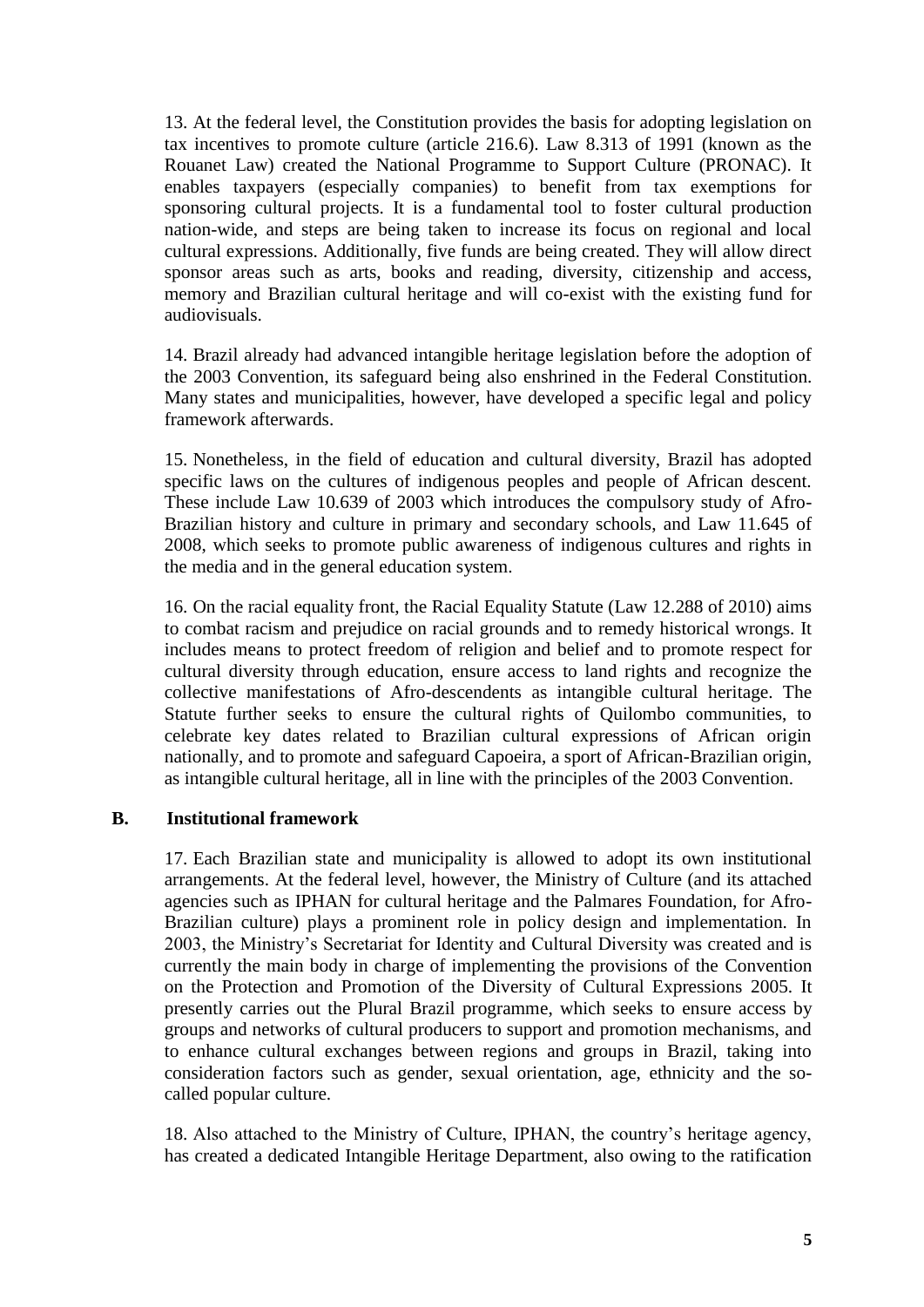of the Convention for the Safeguarding of the Intangible Cultural Heritage 2003. It has since then become responsible for the main policies and programmes in this field.

19. Several other institutions at the federal level are also relevant for the promotion and protection of cultural rights: the Secretariat of Science and Technology for Social Inclusion, the Secretariat for Human Rights, the Secretariat for Policies on Women, and the Secretariat on Strategic Affairs, among others, all of which coordinate and implement policies, plans and programmes within their respective mandates to mainstream the promotion of culture and cultural rights-related issues.

#### **C. Policy measures**

20. Brazil's Pluri-Annual Plan (PPA) conveys several instructions and budget provisions for cultural policies at the federal level. Those are mainly allocated to the Ministry of Culture, but also to other related government agencies. A new PPA is being developed for the 2012-2015 period.

21. Embodying the provisions of UNESCO's 2003 and 2005 Conventions in particular, the National Plan on Culture (NPC) is the main long-term policy framework for the protection and promotion of cultural diversity in Brazil. The NPC was adopted in December 2010, after seven years of broad consultations involving a variety of stakeholders. Its primary goal is to promote universal access to the production and enjoyment of cultural goods and services in Brazil. It seeks to ensure access by all to the cultural life, by increasing access to, as well as use of, theatres, museums and cinemas at all levels of society and in all regions. It also aims to ensure the documentation, promotion and protection of cultural diversity, including the cultures of indigenous peoples and Afro-Brazilians, to strengthen the capacity of the State in the planning and execution of cultural policies and to increase the population's reading habits.

22. The National System of Cultural Information and Indicators– SNIIC - was created along with the NPC to help integrate cultural polices adopted by the Federal Government, the states and municipalities. It aims to decentralize and organize the cultural development of Brazil to ensure the continuity of all projects in the field of culture.

23. Additionally, the latest edition of the National Human Rights Policy (NHRP-III), published in 2009, addresses the promotion of the right to culture, leisure and sports as formative elements of citizenship contributing to the major goal of universalizing human rights in a context of inequalities.

#### **D. Cooperation**

24. UNESCO supports several culture-related projects and programmes, including the Regional Centre for the Safeguarding of Intangible Cultural Heritage in Latin America (CRESPIAL), of which Brazil is a member. A Category II centre for cultural heritage is also being established in Brazil under the auspices of UNESCO. Its main purpose will be to provide technical expertise and facilitate exchanges among Latin America and African Portuguese-speaking countries in this field.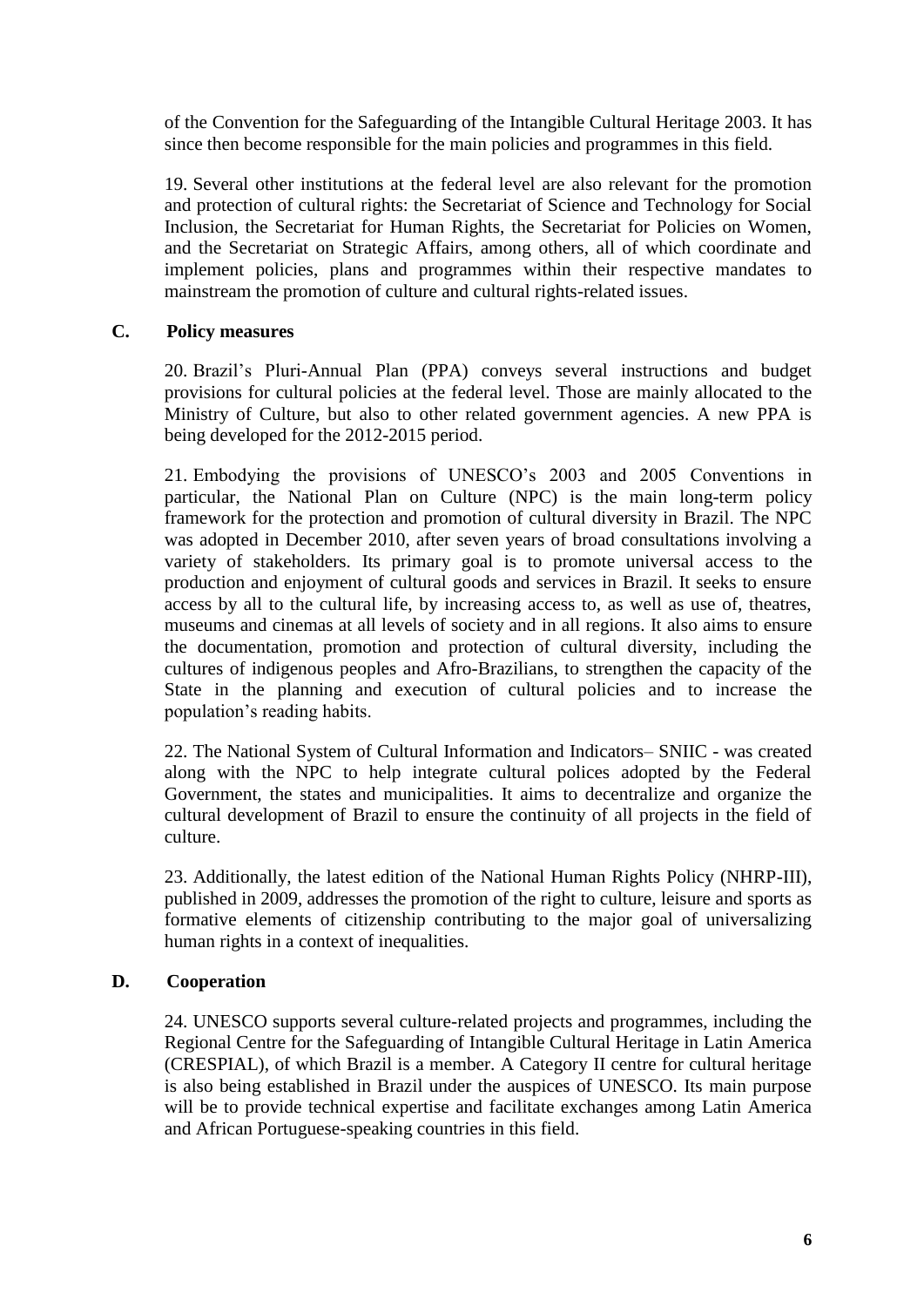25. UNESCO's country office in Brasilia has also taken part in several other cooperation activities, in particular with the Federal Government, but also with beneficiary communities. Those capacity-building and awareness-raising activities contribute to the implementation of the main cultural conventions and to the promotion of their principles.

#### **E. Work with civil society**

26. Civil society organizations are involved in several steps of national policy design, through regular consultations on the most relevant issues, as well as in implementation.

27. NGOs and cultural producers are the principal stakeholders and implementation partners of the Cultural Points programme, which was created in 2007 (see below). They may also take part formal or informally in intangible and tangible heritage nominations, language documentation and in monitoring the state of conservation of heritage sites.

#### **F. Achievements, best practices, challenges and constraints**

28. The Culture Points Programme (CPP) was created by the Ministry of Culture in 2007. Its aim is to support and further promote cultural community initiatives and projects, stimulating participation it the cultural life and fostering the production and dissemination of cultural values and goods. It currently supports more than 2,000 projects through 3-year grants that may be used for capacity-building activities, the purchase of instruments, design and multimedia equipment as well as for the production of cultural spectacles and events. Projects from remote areas that score poorly on the Human Development Index, as well as those from groups that are traditionally excluded may be given priority. The cultural points have drawn considerable engagement.

29. As for intangible heritage, visible achievements include national inventories being carried out, and the register of various elements that have been accomplished. Those comprise more than 10 extensive registers at the federal level, some of which refer to indigenous cultures and African-Brazilian heritage. Several other registers at the state and local level are also being carried out, many resulting from demands from the civil society.

30. Practices worth noting also include language documentation being carried out by the Museu do Indio, with the participation of indigenous communities and UNESCO's support. By creating skills for the communities to develop their own documentation and register activities, it ensures their languages and associated heritage have the means to be safeguarded and younger generations are able to retain the ability to participate in the community's cultural life and transmit their people's culture and traditions.

31. Inspired by UNESCO's intangible heritage programme, the Griot programme aims to safeguard intangible cultural heritage, in particular oral traditions transmitted across generations, cultural practices, representations and expressions, as well as associated instruments, objects, artifacts and places, fully in line with the objectives of the 2003 Intangible Heritage Convention. The programme is being implemented in a few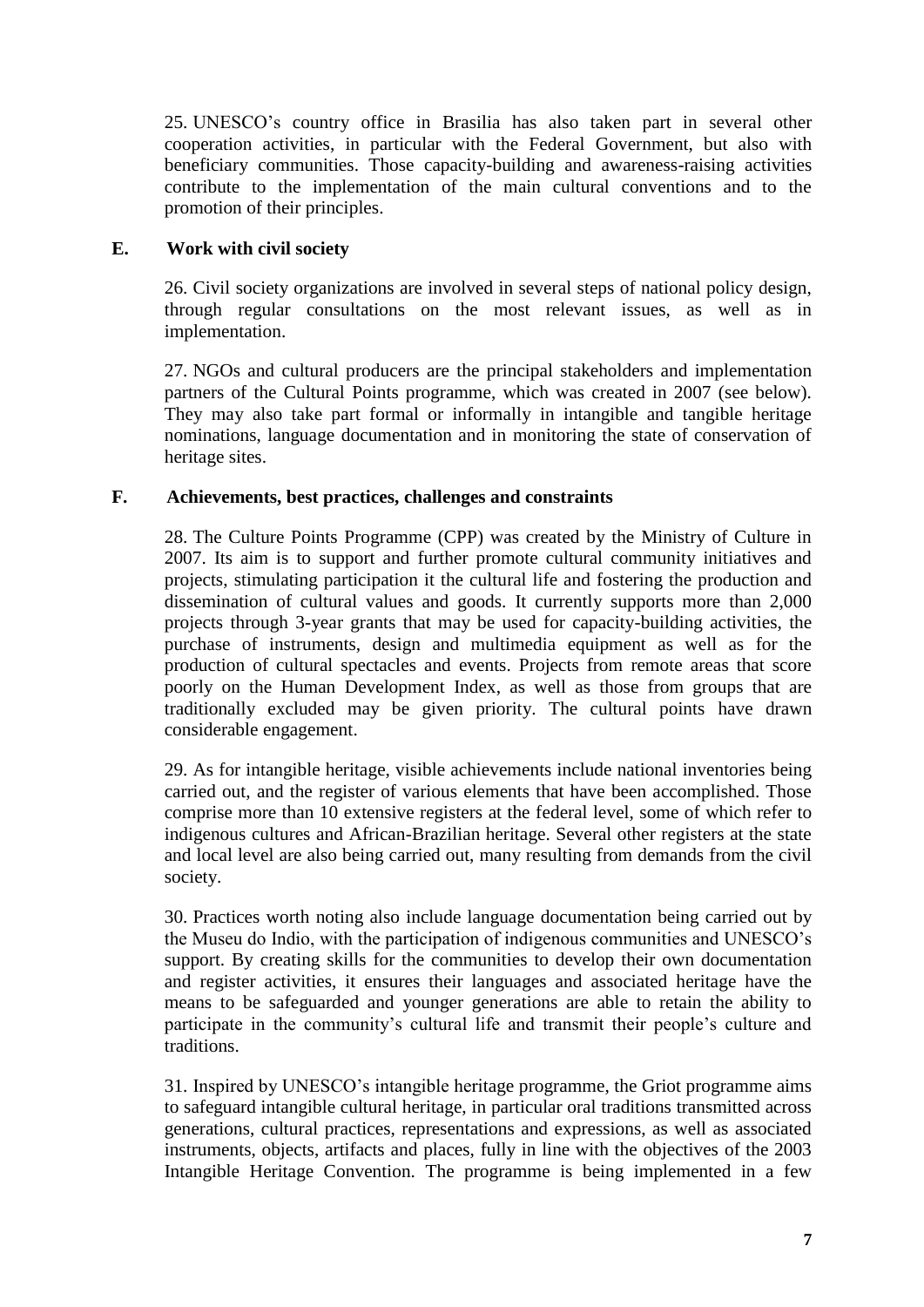Brazilian cities by the Ministry of Culture and its partners. It provides financial and material support to griots, which are considered to be the repositories of oral tradition, belonging to entire communities.

32. The development of local preservation plans for the historical cores of more than 150 cities of various sizes, carried out in the framework of UNESCO's cooperation agreement with the Ministry of Culture, is also regarded as an important measure to bring preservation of heritage sites closer to local communities.

#### **G. Capacity-building and technical assistance provided and/or recommended by UNESCO**

33. UNESCO, in particular through the Brasilia Office, provides technical assistance in the framework of several cooperation agreements with the Federal and state governments for the effective implementation of the 1972, 2003 and 2005 Conventions. Special focus is put on training government staff and local managers, developing more effective information gathering and sharing for policy design implementation, support and development of local agencies and fostering civil society participation. Other capacity building measures are also put in place using regular programme funds, with a more local or punctual quality.

## **3. Freedom of opinion and expression**

#### **A. Achievements, best practices, challenges and constraints**

#### **i. Legislative framework**

34. The 1988 Constitution guarantees freedom of expression and the right to information. There have been legal as well as regulatory framework improvements over the past years. For example, the decision by the Supreme Federal Tribunal in 2009 to strike down the Press Law of 1967 that allowed for harsh penalties for libel and slander is a positive step for the improvement of freedom of expression and press freedom in the country.

35. However, Brazil's main regulatory framework regarding freedom of expression and press freedom is outmoded, dating from 1962. Two challenges, in particular, need to be addressed by a new regulatory framework: the lack of media pluralism which characterizes Brazil's highly-concentrated, privately-owned media landscape and the absence of an independent regulator.

36. It is also necessary to highlight that Brazil still does not have a Freedom of Information law, despite the fact that the right is protected by the Constitution. The government did send a bill to the Congress in 2009, which was approved, but it remains under Senate analysis for the moment.

37. In addition, the efforts of the Brazilian government in promoting access to public information have been internationally recognized. Brazil was invited, for instance, to co-chair the Open Government Partnership and its transparency portal was recommended as best practice by the UN Convention against corruption.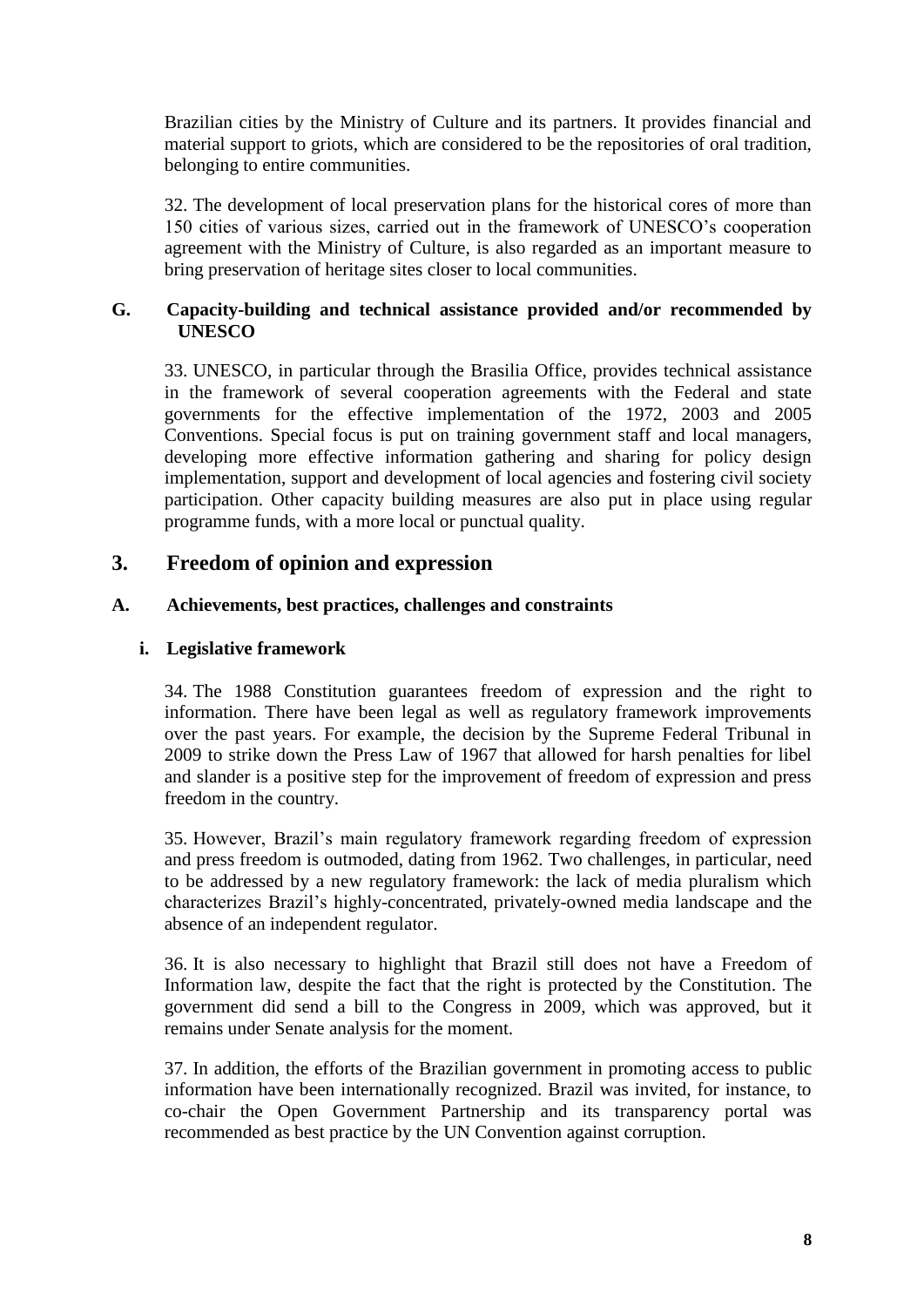38. Another challenge is that of public service broadcasting (PSB), which has traditionally been weak in Brazil due to a variety of historical reasons. According to UNESCO's recent analysis of the current regulatory situation in the country, Brazil's public broadcasting sector is far too small and under-resourced to meet the country's needs. This is particularly important because PSB fulfils a role in Brazil that neither commercial media nor state media could provide.

39. UNESCO recognizes that the government and the Congress, as well as civil society, are engaged in a multi-stakeholder effort to address these issues. The Federal Government is discussing a new regulatory framework for broadcasting media aiming to bring the principles already present in the Constitution into law. A draft bill is expected to be sent to the Congress soon. A new PSB company was recently created and several efforts are being made in order to guarantee its independence from the government.

40. Community media is another broadcasting sector which faces various problems in the country. It is under-financed and hundreds of radio stations are not licensed.

#### **ii. Media Self-regulatory system**

41. In response to government attempts to improve laws regulating the press, the Brazilian National Association of Newspapers launched a self-regulation programme, including the creation of ombudsmen system, in May 2011.

#### **iii. Safety of Journalists**

42. The safety of journalists in Brazil continues to be poor, despite several high profile convictions in recent years. Between 2008- 2011, UNESCO's Director General has condemned five killings of media professionals in the country including newspaper journalist Valério Nascimento; TV journalist, Luciano Leitão Pedrosa; radio journalists, José Givonaldo Vieira, Francisco Gomes de Medeiros and former press secretary of the government, Auro Ida. The majority of these crimes are related to organized crime and local politics (reprisals for investigative journalism against local corruption practices).

#### **B. Capacity-building and technical assistance provided and/or recommended by UNESCO**

43. UNESCO experts were invited to contribute to the development of new media legislation in accordance with international standards by the Federal Administration, Parliament and other relevant stakeholders. UNESCO's Brasilia Office has prepared several reports on media regulation, freedom of expression, PSB and self-regulation, which have been employed by policy makers.

44. UNESCO's Media Development Indicators (MDI) have also been applied in assessing the media landscape in Brazil. The resulting document was discussed during the Public Hearings in the Parliament and one of the official think tanks on statistics (IPEA) is collecting data on media in the country, on the basis of the MDIs.

45. UNESCO is seeking to raise awareness on the need for more debate around the Judiciary Power's role in protecting press freedom.